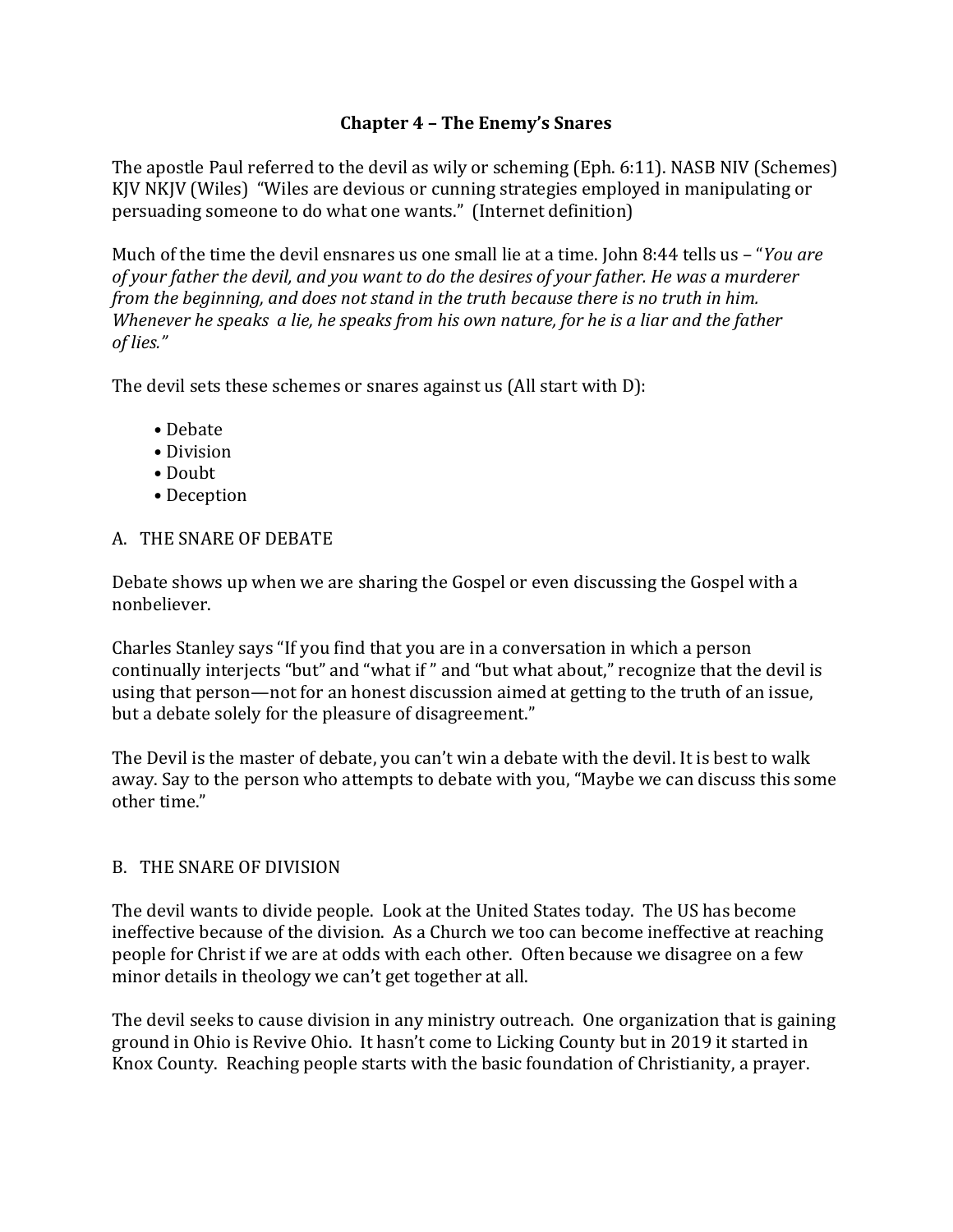"It is critically important in defeating the devil that we continually seek to unite with and remain united with believers who truly are seeking to follow and serve Christ Jesus. We must become yoked with those who are joined to Christ." (Charles Stanley)

Bible Study Fellowship has been successful at breaking down the barriers of religion. Men and women of all denominations get together and study the Word of God.

Remember brothers and sisters in Christ are not our enemies. Many of us may even work with Methodists or Catholics.

The real enemy is the devil and his forces, at work behind the scenes in every case of spiritual assault.

One of the things that divides us are accusations. Accusations are a key tool of Satan. The Bible refers to Satan as "the accuser of our brethren, who accused them before our God day and night" (Rev. 12:10). Consider how you feel when someone has falsely or even rightly accused you of something. You feel backed into a corner, ready to fight back. Relationships can be destroyed over accusations. That is division.

WHAT UNITES US? If accusation divides us, what unites us? The love of God. Read Romans 8:35–39. Paul tells us that even though there are many things that divide us, we cannot be separated from the love of God. God loves everyone and we are to love each other. The love of God is the one place where believers can have common ground.

What do these Scriptures as about showing love?

- a. Matthew 22:37-39 Love God and love others
- b. Proverbs 25:21-22 Take care of your enemy
- c. 1 Corinthians 13:2b Without love we are nothing

Words of love and acceptance in Christ Jesus produce the exact opposite of accusations.

## C. THE SNARE OF DOUBT

I have heard someone that attended this church say, "The Bible is just an old book that is not applicable today." That is Satan speaking. If Satan can get us to doubt or not accept certain scriptures, then he is winning.

What do these verses say about the Word of God?

- a. Hebrews 4:12 It is sharper than a two-edged sword, able to judge the thoughts and intentions of the heart.
- b. Psalm 119:9-11 A young person can stay pure by obeying your word. (NLT)
- c. 2 Timothy 3:16-17 All Scripture is inspired by God and profitable for teaching, for reproof, for correction, for training in righteousness; (ESV – God breathed)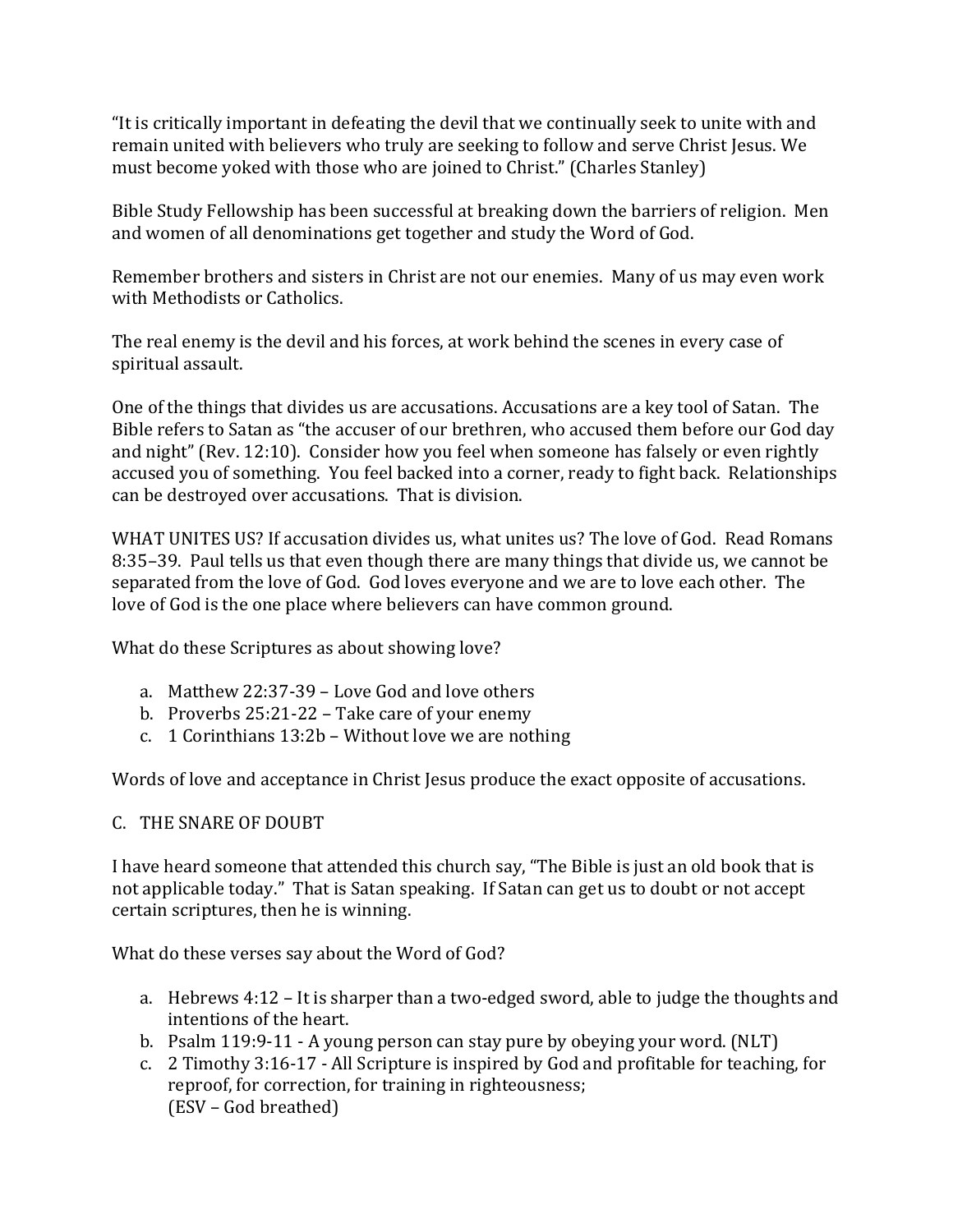"The truth is, the Bible does relate to us today. All of the authors wrote under the inspiration of the Holy Spirit. He doesn't make mistakes, and He is always timely and eternal." (Charles Stanley)

There's ultimately only one "different opinion," and that's the devil's opinion.

Even in the Garden, Satan caused doubt in what God said. He asked Eve, "*Indeed, has God said, '"You shall not eat from any tree of the garden'?* (Genesis 3) Satan made Eve doubt what God had said and we are still paying for it.

Satan's favorite use of doubt is making us question our salvation. He puts a thought in our minds, "Are you really saved?, Really?"

A key message of the New Testament is "Christ is in me, and I am in Christ." The devil will do his utmost to test that central truth of your relationship with Christ Jesus.

When Jesus was baptized, He experienced a strong affirmation from heaven. See Luke 3:21–22. Immediately after this, Jesus went into the wilderness. The first seven words out of Satan's mouth? "If You are the Son of God." Satan attacks us the same way. He tries to get us to doubt our relationship with God. To do this he tells 3 main lies.

## **Lie #1: Saved people don't sin.**

They still are human and live in fleshly bodies with natural desires. If this is true then there are no saved people.

## **Lie #2: Some sins are beyond forgiveness**—

1 John 1:9 tell us that if we confess them, then they are forgiven.

God's mercy and patience with us are beyond measure.

## **Lie #3: God gets weary of people who sin and repent repeatedly, and He eventually stops forgiving their sins.**

Unlike humans, God's love is perfect. He may be disappointed at our sin but He will never give up on us. This is what grace is:

God's Riches At Christ's Expense. As the hymn says, "Jesus paid it all, all to Him I owe." Even though we are weak, we have to remember what 2 Corinthians 12:9 tells us "*And He has said to me, "My grace is sufficient for you, for power is perfected in weakness." Most gladly, therefore, I will rather boast about my weaknesses, so that the power of Christ may dwell in me."* 

We can never be perfect, God knows that we will fail and He will be there for us. John 8:36 tells us the way to be free from our sin. "*So if the Son makes you free, you will be free*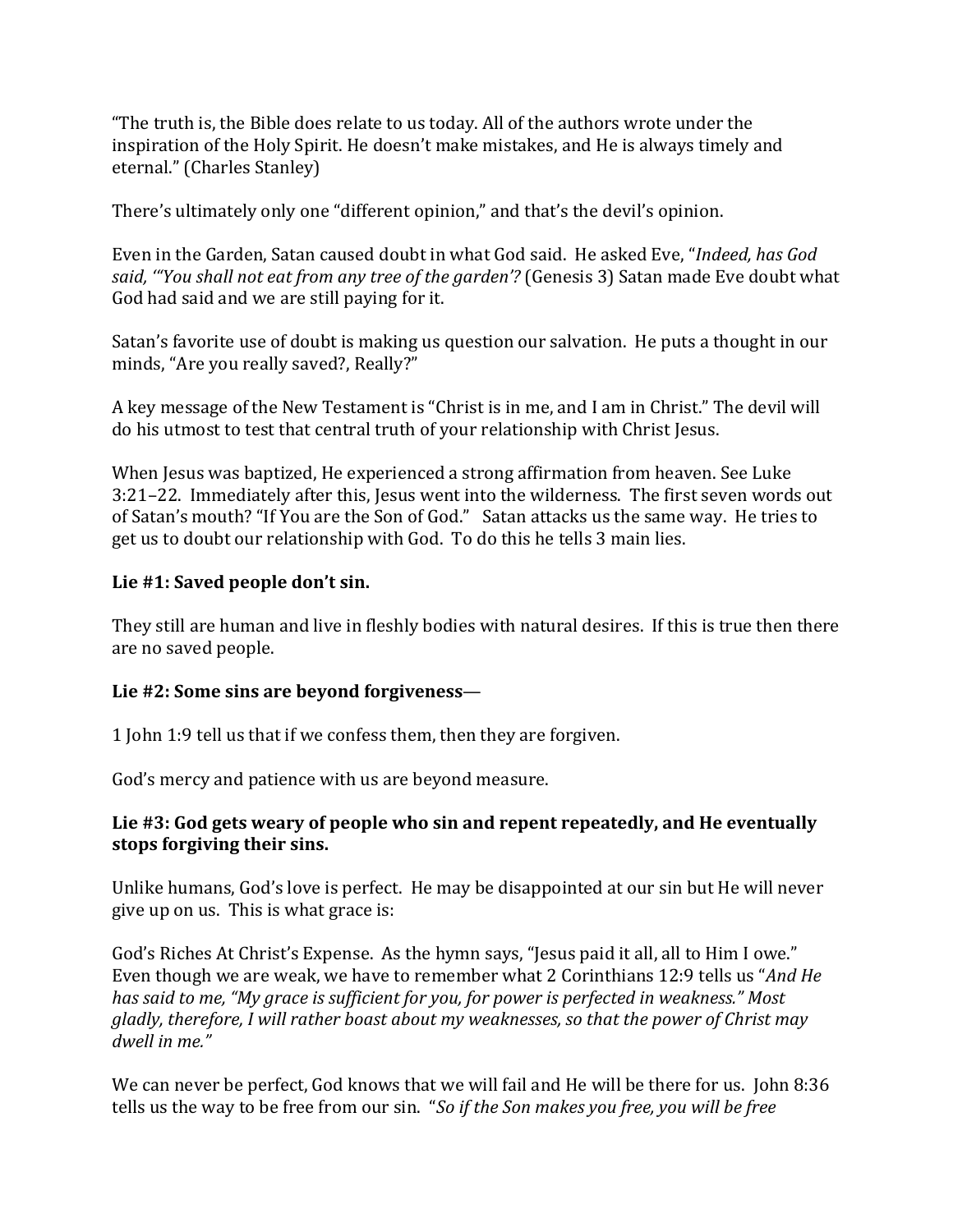*indeed.*" There is only one way to get rid of our sin and that is to give it God. 1 John 1:9 says, *"If we confess our sins, He is faithful and righteous to forgive us our sins and to cleanse us from all unrighteousness."* 

We aren't freed to sin again but we are made right with God. We are freed to do our best NOT to sin. If we do sin, we are to confess it to the Lord and ask forgiveness. It wouldn't hurt to ask Him to strengthen you to not give in to that temptation in the future. As it says in the Lord's prayer, "*and lead us not into temptation, but deliver us from evil."* 

Charles Stanley says "Salvation isn't based upon a feeling, and it isn't assured on the basis of a feeling. Salvation is based upon an act of your will in receiving what God has graciously offered to you! Salvation is the work of the Holy Spirit—forgiving you, cleansing you, and sealing you in Christ Jesus forever. Emotions come and go. They rise and fall. Salvation isn't rooted in emotion. Finally you didn't save yourself, and you can't unsave yourself. "

If you continually question your salvation or don't believe you are genuinely saved, you can always go to the Lord today or pray talk to Pastor Brian and make a recommitment of your faith in Jesus.

Doubting your salvation prevents you from being all you can be for Christ. It makes you question everything in your life. Will God really take away MY sin? How can I talk to others about Christ, I'm not that strong of a Christian?

Satan often focuses on baptism. He will say "Look at the number of ways that other churches baptize." We baptize by immersion because that was most likely how Jesus was baptized but John 3:5 says "Jesus answered, "*Truly, truly, I say to you, unless one is born of water and the Spirit he cannot enter into the kingdom of God."* Jesus put no specifications on the baptism, it says baptized of water and the spirit, no other specifications.

Satan will try to get you to doubt the importance of going to church. He will make you think:

"If I miss today, it is just one week."

"Sunday is the only day that I get to sleep in."

. . .

Hebrews 10:25 says that we should NOT forsake getting together. That means we should do our best to get together every week to encourage and be encourage as we worship. Everyone is being attacked by Satan.

"Satan ultimately will try to get you to doubt any and every aspect of the Christian life so that you will devalue, dismiss, or diminish the importance of the most basic Christian disciplines: offering thanksgiving, praise, and prayer; reading and studying the Bible;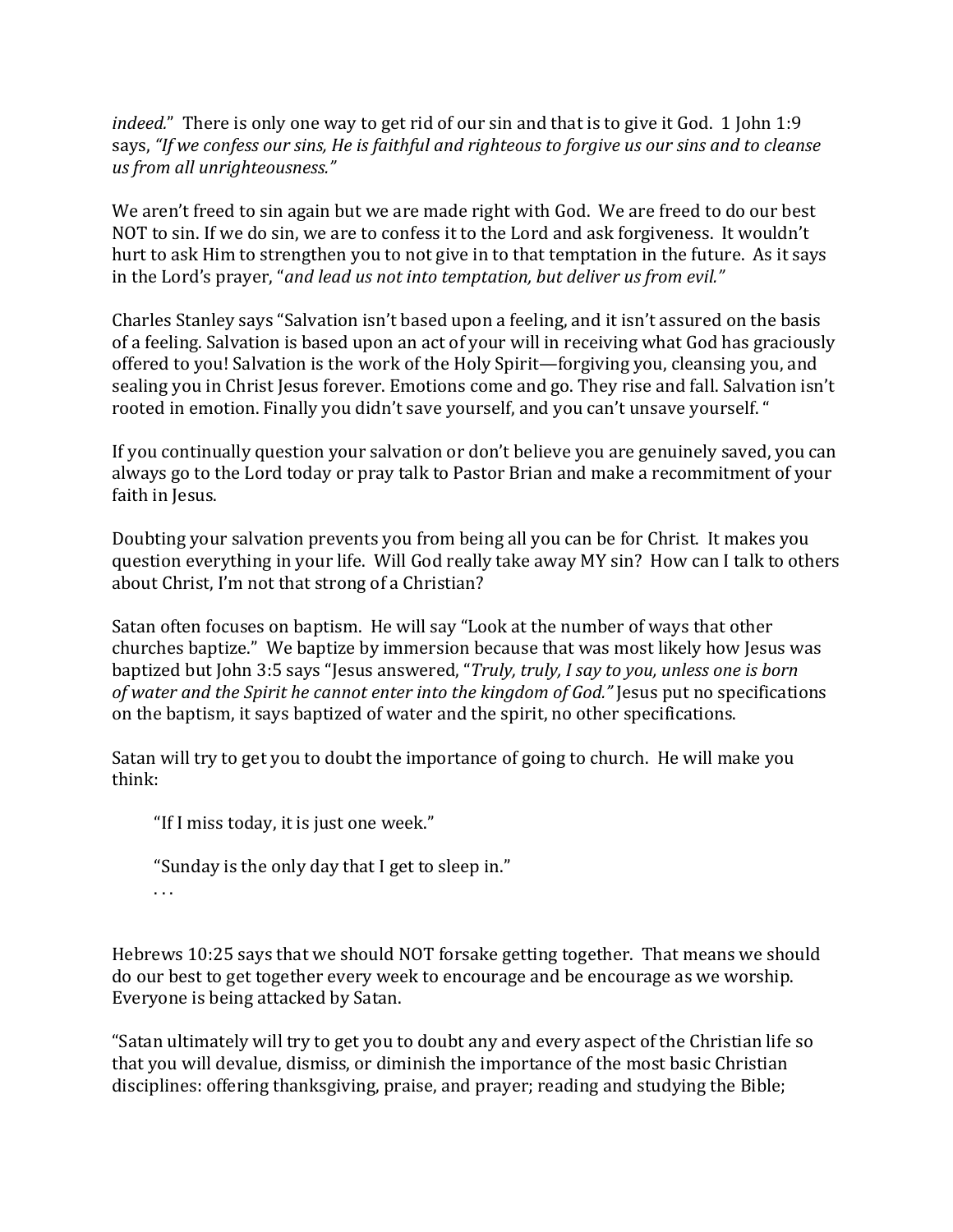attending church; giving tithes and offerings; witnessing about Christ Jesus; and using your spiritual gifts to bless others." (Stanley)

If we let Satan get a foothold in our lives, he will weaken our walk with Jesus/God. I find that if I miss my morning Bible Study, I don't feel as close to God. God doesn't go anywhere, it is Satan getting that foothold.

# D. THE SNARE OF DECEPTION

Charles Stanley says "Deception is a lie about the true reality of something. Deception occurs when we believe things are good, but they aren't; when we believe things look hopeless, but they aren't; when we think something is true, but it isn't; when something looks too good to be true and turns out not to be good at all."

Deception is probably Satan's most used snare. Revelation 12:9 tells us that Satan "deceives the whole world". Satan not only uses the most obvious lie, he uses the "little" lie. The one that is just one degree from the truth.

Here are two prominent lies of the devil:

- 1. "You don't have time for that."
- 2. "Don't think about tomorrow."

"Sin leads to death, destruction, and a diminishing of every good thing. It destroys relationships, reputations, and the opportunity to reap great blessings. It hinders growth and keeps us from fulfilling our God-given destiny. It destroys inner peace, joy, and feelings of deep satisfaction. It diminishes self-worth and dashes hopes, dreams, and goals. Sin shackles and limits us in ways that cause us to retreat into ourselves and to hide from the world." (Stanley)

To deceive us, Satan may say, "This might happen to some people, but it won't happen to you."

Genesis 3:4 says, "The serpent said to the woman, "You surely will not die!" The devil told Eve that "Surely you won't die." The death was not immediate. It was the beginning of death in the world. At that point her body started down the road to death. As an older man, I realize what this truly means. At some point in your life you realize that yesterday your body was better than it is today and tomorrow it will be worse. The best physical day that you have is today. Sounds morbid. But that is what the warning from God to Adam and Eve was. Death entered the world and eventually we will all pass through death's portal barring the Rapture.

Romans 6:23 tells us that "The wages of sin is death" We all will die because sin entered into the world and we all sin. There is a sin debt that is owed and death is the price.